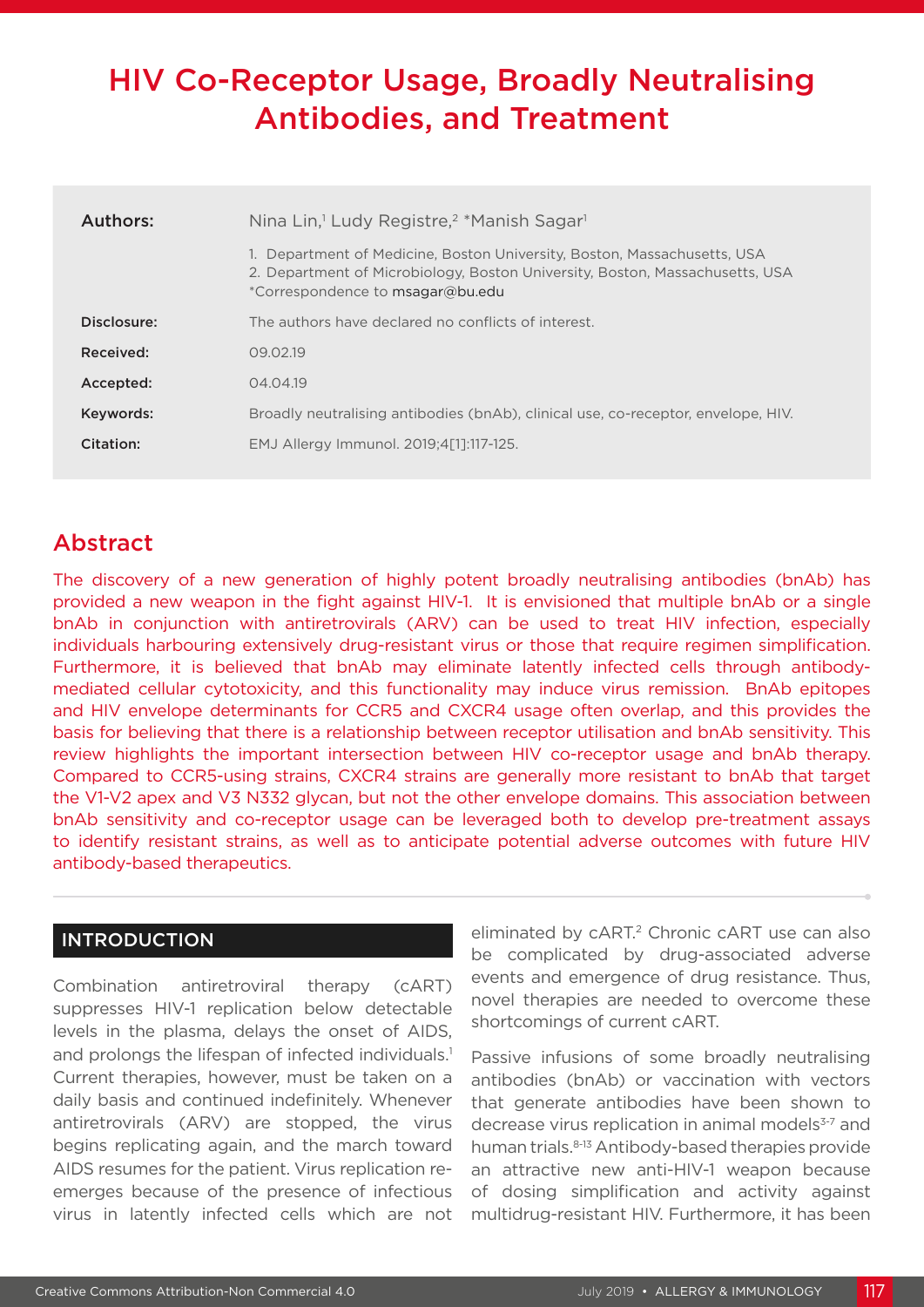hypothesised that antibody-associated effector functions, such as natural killer cell-mediated antibody-dependent cellular cytotoxicity, can eliminate latently infected cells, which could potentially induce virus remission in the absence of ARV.14,15 Often, the same HIV envelope glycoprotein domain contains both a bnAb epitope and the determinant for receptor usage that is necessary for host cell entry. This overlap provides the scientific basis for speculating that there is an association between the receptors viruses use to enter cells and bnAb sensitivity. Although there have been a number of recent reviews on bnAb, there has been relatively sparse discussion of the intersection between HIV-1 receptor utilisation and bnAb sensitivity.<sup>16-19</sup> The primary purpose of this review is to discuss the association between receptor usage and neutralising antibodies (nAb) and to highlight possible clinical implications for future antibodybased treatments.

# BROADLY NEUTRALISING ANTIBODIES TARGETING ENVELOPE VARIABLE LOOP DOMAINS MAY IMPACT RECEPTOR USAGE

Developing strategies that obviate the need for daily ARV, either through a sterilising cure that eliminates all latently infected cells or a functional cure that prevents virus re-emergence after cART discontinuation, are top priorities in the HIV-1 field.<sup>2</sup> The isolation of potent and broad nAb from HIV-1-infected individuals has energised this endeavor.16-19 Even though no immunogen has been designed that can elicit bnAb, repeated passive bnAb infusions or vaccination with a vector that produces an antibody are being proposed as feasible alternative strategies to generate therapeutic levels that suppress plasma viraemia and induce antibody-mediated cellular cytotoxicity that can potentially eliminate latently infected cells. In contrast to the current ARV, bnAb can be given monthly or at even longer intervals. Furthermore, bnAb have been shown to enhance the anti-HIV-1 humoral immune response in animal models; this augmented immunity could yield virus remission in absence of ARV.14

In order to enter cells, HIV must bind the CD4 receptor and then a co-receptor: either CCR5 or CXCR4.20 Early after infection the majority of HIV-1-infected individuals harbour variants that bind the CCR5 receptor (termed R5). Over time, some individuals can develop a dual-mixed (DM) virus population containing a mixture of R5 variants, viruses that are capable of using both the CCR5 and the CXCR4 (R5X4), or exclusively the CXCR4 (X4) receptor.<sup>21-23</sup> The evolution to CXCR4 usage over the course of HIV infection primarily depends on sequence evolution in the HIV envelope glycoprotein variable loop 3 (V3). Envelope glycoprotein V3 loop modifications are often accompanied by modifications in the variable loop 1 and 2 (V1-V2) region due to fitness constraints.24,25 Although the HIV envelope glycoprotein sequence changes over time in all infected individuals, not everyone develops CXCR4-using virus. In addition, the percentage of individuals that eventually develop a DM population varies by HIV-1 subtype.21-23 Among the most prevalent HIV-1 subtypes circulating in the world, people infected with HIV-1 subtype B (HIV-1B) and D (HIV-1D) are more likely to have CXCR4-using virus as compared to those infected with subtypes A (HIV-1A) and C (HIV-1C). In addition to having differences in the frequency of CXCR4-usage, various subtypes also have varying susceptibilities to different bnAb directed against the envelope.<sup>26</sup> Envelope glycoprotein differences among the various HIV-1 subtypes contribute to the variation in both bnAb sensitivity and frequency of CXCR4-using variants. The overlap between the location of the antibody epitopes and the co-receptor usage determinants potentially provides a rationale for these observations.

The majority of nAb against HIV-1 attach to the HIV envelope and prevent host cell entry by restricting receptor attachment and subsequent fusion. Currently the isolated bnAb target diverse envelope regions, including 1) the CD4 binding site (bs); 2) glycosylation-dependent epitopes in the V1-V2 loops; 3) a glycan patch encompassing the envelope V3 loop; 4) membrane proximal external region on the envelope gp41 domain; 5) glycan-dependent epitopes that bridge gp120 and gp41 including the fusion peptide; and 6) the silent face.<sup>27-34</sup> The V1, V2, and V3-directed bnAb target a glycosylated asparagine (N) at envelope position 160 and 332 respectively, and thus they are often also referred to as N332 and N160 bnAb, respectively. While the activity of the N160 and N332 bnAb primarily depend on the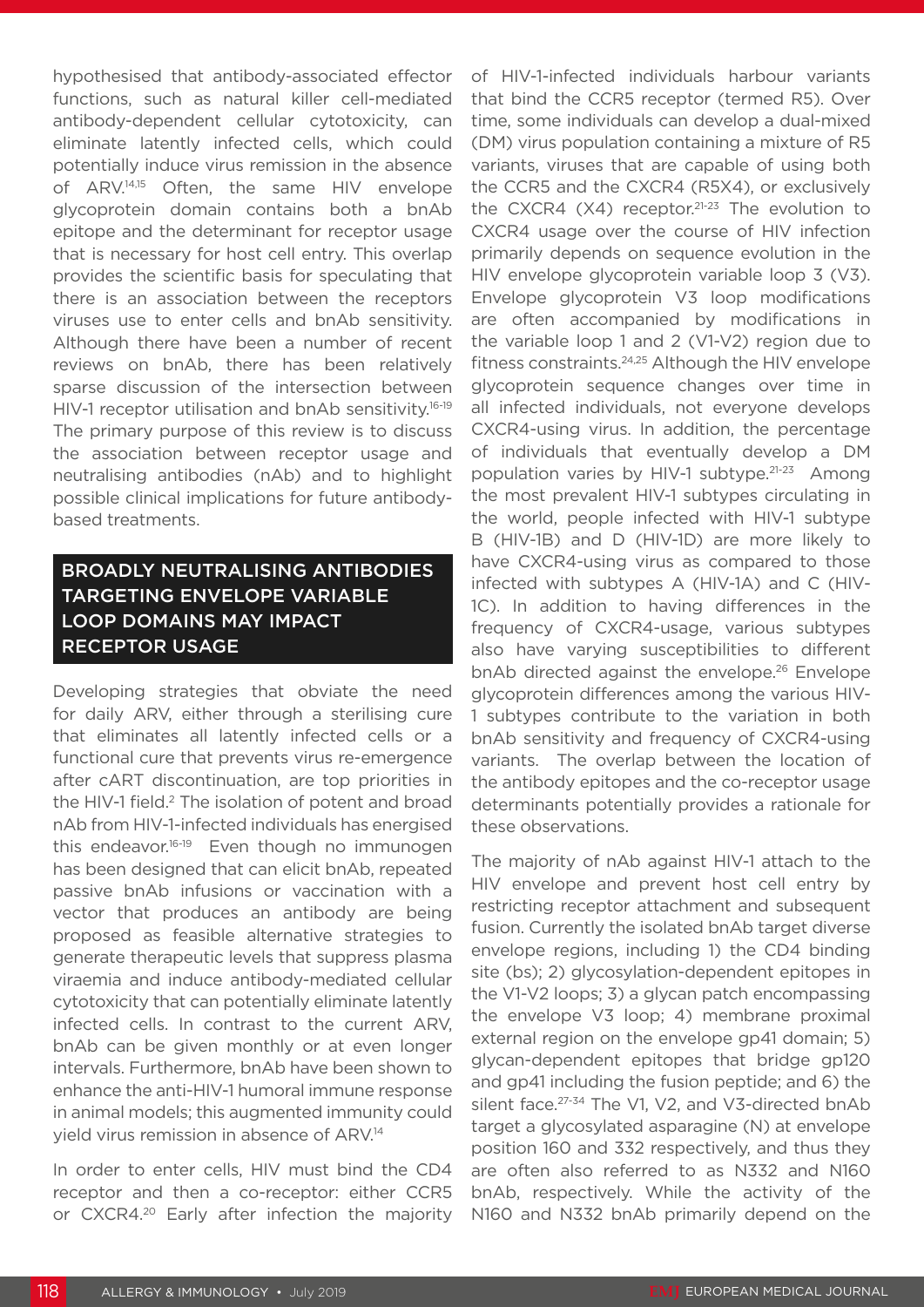presence of these glycans, other amino acids, especially those in and around the V1-V2 and V3 envelope regions, also impact neutralisation. For instance, the N332 bnAb PGT121 interacts with residues at the tip of the V3 loop, including the crown and amino acids directly before and after it. Another N332 bnAb, 10-1074, interacts with residues towards the base of the V3 loop.<sup>35</sup> Involvement of these other envelope V1-V2 and V3 amino acids, similar to those identified as key determinants for co-receptor usage, provides the basis for speculating that co-receptor usage may be associated with bnAb activity.

When considering this association, it is crucial to understand the differential neutralisation sensitivity of CCR5 and CXCR4-using viruses. Earlier studies implied that CXCR4-using viruses were more antibody neutralisation-sensitive compared to CCR5-utilising strains. In an animal model, it was demonstrated that the emergence of CXCR4-using simian HIV was temporally related to the loss of humoral immunity.<sup>36</sup> Antibodies that were present prior to the emergence of the CXCR4-using virus potently neutralised the X4 strain. This suggested that antibodies had prevented the emergence of a CXCR4-using virus and the X4 strain appeared as an escape variant only after humoral responses diminished with progressive immunodeficiency. The earliest

human studies also deemed CXCR4-utilising strains more neutralisation-sensitive compared to CCR5-utilising strains. These investigations primarily compared the neutralisation susceptibility of either co-circulating or heterologous CCR5 and CXCR4-using strains to heterologous antibodies, such as first-generation bnAb, which have relatively limited potency and breadth compared to second-generation bnAb.37-40 More recent studies have provided some conflicting data. First, the administration of second-generation N332 bnAb (PGT128) after established infection in humanised mice generated resistant virus.<sup>6</sup> Importantly, envelope sequence but not phenotypic analysis predicted that a higher proportion of the emerging resistant virus used the CXCR4 as opposed to the CCR5 receptor.41 This implies neutralisation-resistant CXCR4-using variants emerged with N332 bnAb, PGT128, administration. In contrast to earlier human studies which never assessed sensitivity to second-generation bnAb, X4 as compared to R5 strains are less neutralisation-sensitive to N160 (PG9 and PG16) and N332-directed bnAb (PGT128 and CAP8 serum).41,42 It should be noted that these studies have not evaluated the possibility that a greater frequency of X4 as compared to R5 isolates lack the N160 or N332 glycan.



#### Figure 1: Structural model of HIV-1 envelope and CCR5 receptor.

Structural model shows HIV-1 envelope (cyan) and CCR5 receptor (red). Amino acid 332 is highlighted in black. The V1-V2 loop is shown is purple. The original structure lacked the envelope 160 amino acid. The published structure (PDB 6meo) was manipulated in PyMol for this figure.43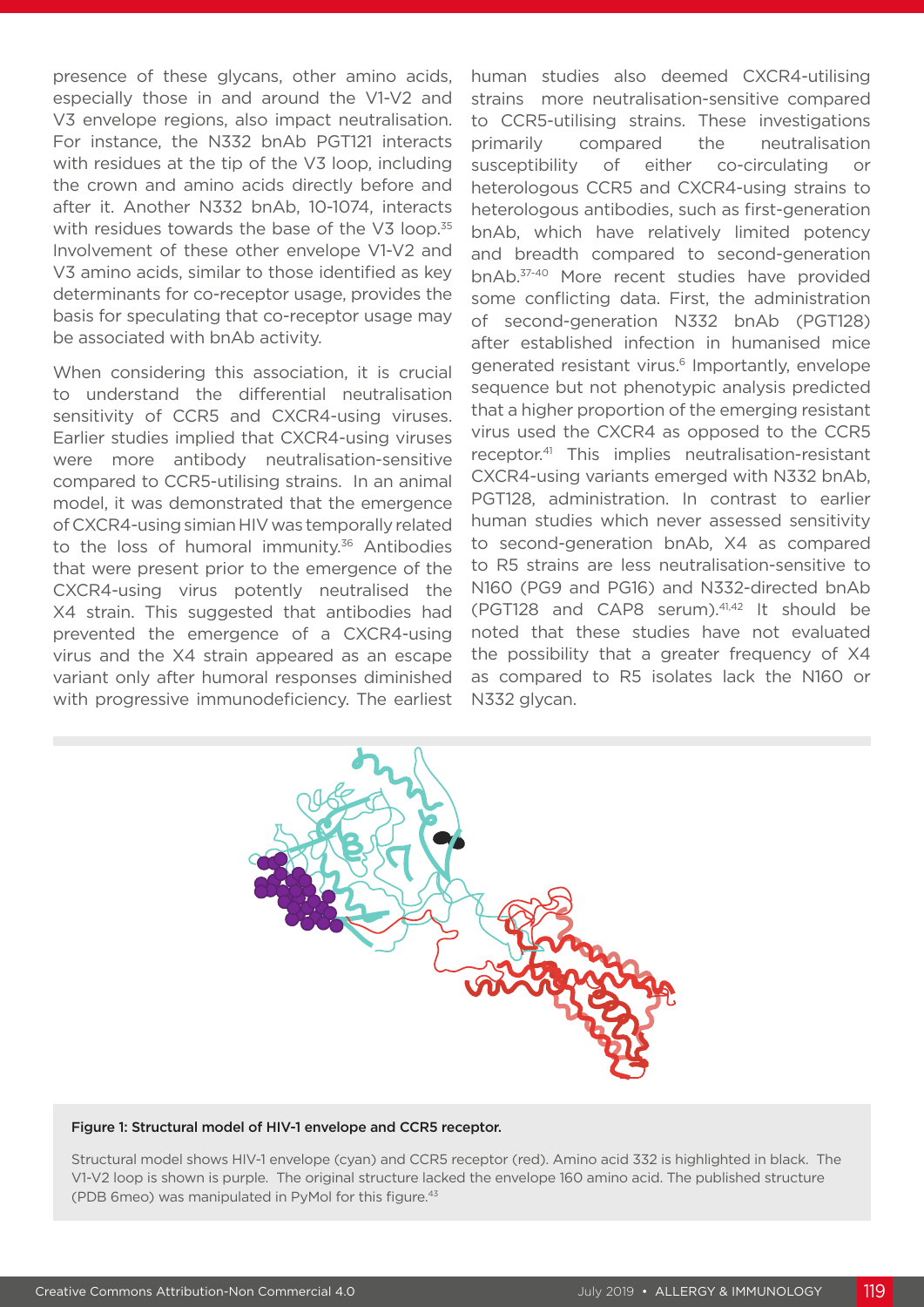This is unlikely, however, because the absence of N160 and N332 have never been demonstrated to be predictive of CXCR4 usage. Furthermore, recent structural data demonstrates that the envelope 332 amino acid makes no contact with the CCR5 receptor (Figure 1).<sup>43</sup> The structure also suggests that the envelope 160 amino acid does not directly interact with the CCR5 receptor although the solved structure lacked this V1-V2 amino acid. It has been suggested that X4 as compared to R5 strains have a more open trimer structure, and this change may prevent N160 bnAb from binding because these antibodies depend on a quarternary epitope.<sup>28-44</sup> The X4 and co-circulating R5 variants, however, have similar susceptibility to CD4 bs (VRC01 and VRCPG04) and membrane proximal external region (10E8)-directed antibodies. Furthermore, co-circulating X4 as compared to R5 strains have been shown as more neutralisation-resistant to contemporaneous autologous and heterologous plasma.42 In aggregate, the earliest and newer studies suggest that X4 and R5 variants have different neutralisation sensitivities. Importantly, the most recent studies have shown that X4 compared to R5 strains are more resistant to the second-generation bnAb that target the N160 and N332 envelope glycans.

# HUMORAL IMMUNE PRESSURE MAY SELECT FOR CXCR4-USING VIRUS

The mechanism for the evolution of DM virus population and the difference in the frequency for the emergence of CXCR4-using variants in various subtypes remains uncertain. Although the distinction between CCR5 and CXCR4 utilising strains has been known for over 25 years, surprisingly, previous studies have not elucidated a definitive mechanism for the emergence of CXCR4-using viruses over the course of infection. One hypothesis suggests that CXCR4-using viruses potentially emerge because of inadequate CCR5 receptor levels or limited availability of CCR5 bearing target cells.<sup>22</sup> Indeed, individuals with heterozygous CCR5 delta 32 genotype, who have lower levels of the CCR5 receptor on their cells, have an increased likelihood of harbouring CXCR4-using viruses compared to people with both wild-type alleles.<sup>45</sup> It should be noted, however, that after CXCR4-using strains emerge, R5 strains often persist, implying that co-receptor switching does not always occur in response to the limited availability of CCR5 receptor positive-susceptible cells.21,23 As stated above, the observations from the non-human primate studies argue another possible hypothesis; CXCR4-using variants arise because of random mutations, and these new viruses persist because declining adaptive and innate immune responses fail to clear the less fit dual and/or X4 HIV-1.22,36

Lastly, newer observations suggest yet another possibility, that humoral immune pressure may play a role in the emergence of CXCR4-using viruses. While it is true that all HIV-1-infected individuals develop nAb against their autologous circulating viruses, the envelope region targeted by the autologous antibodies differs based on the characteristics of the circulating strains.<sup>46-50</sup> Indeed, only a small proportion of HIV-1 infected individuals develop a broad and potent humoral immune response, and the evolution of a bnAb is directly dependent on the antigenic properties of the circulating viruses' envelope glycoprotein.<sup>51-54</sup> The authors speculate that some infected individuals likely develop a unique type of antibody, termed CXCR4-inducing antibody (CXCR4-iAb) (Figure 2). The emergence of a CXCR4-iAb only occurs in the presence of specific HIV envelope glycoproteins and predominate only in certain HIV-1 subtypes. Because glycosylation modifications in the envelope variable loops have been associated with the R5–X4 transition, it is possible that CXCR4-iAb target glycan-rich epitopes in the envelope V1- V2 or V3 regions.<sup>21,24,25</sup> To escape these nAb pressures, some R5 variants could evolve CXCR4 usage while other co-existing R5 viruses that are not susceptible to CXCR-iAbs retain the same co-receptor phenotype. This speculative model predicts that individuals with CXCR4-iAb should have X4 variants that are more neutralisationresistant compared to co-existing R5 variants. As stated above, previous studies have already demonstrated multiple instances in which cocirculating CXCR4 compared to CCR5-using variants are more neutralisation-resistant to autologous plasma.<sup>42</sup> The model further predicts that passage of some neutralisation-sensitive R5 variant in the presence of CXCR4-iAb should lead to the emergence of the CXCR4-using virus.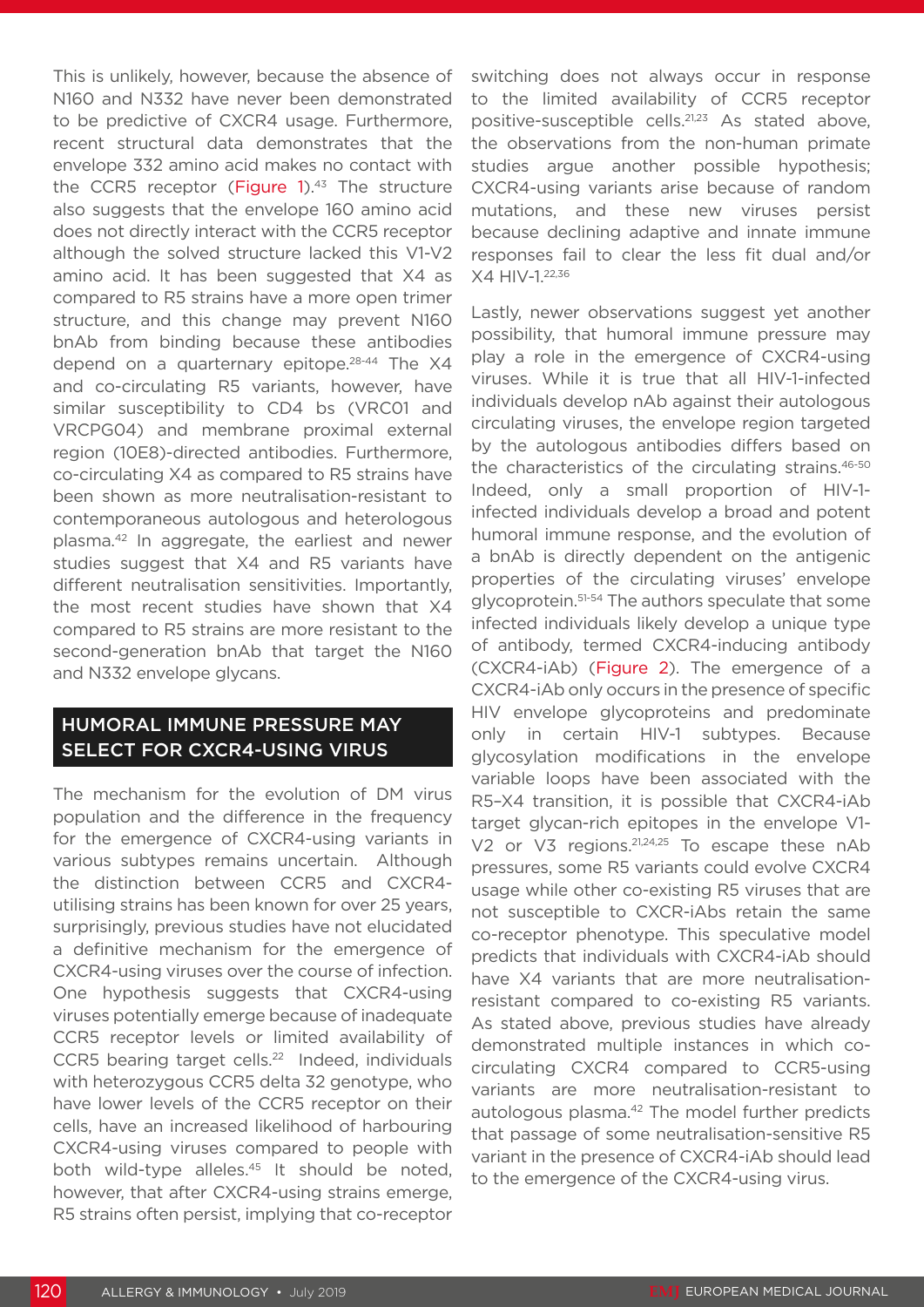

#### Figure 2: Potential model for emergence of CXCR4-using strains.

CCR5-using viruses (primarily R5) are present early after virus acquisition. Over time, the virus envelope glycoprotein changes in response to neutralising antibodies. CXCR4-using viruses emerge in some individuals that develop unique antibodies termed CXCR4-iAb. Individuals that lack CXCR4-iAb continue to have CCR5-using strains.

Indeed, this was observed with the emergence of a CXCR4-utilising variant after passaging a R5 variant in the presence of autologous contemporaneous plasma *in vitro*. 42 Furthermore, neutralisation-resistant CXCR4-using strains have been shown to emerge late in disease, suggesting that these types of strains emerge only after prolonged exposure to host humoral immune pressure.55 Isolation and characterisation of these proposed CXCR4-iAb will provide definitive support for this proposed mechanistic model. It should be noted, however, that there is no direct evidence from human passive infusion clinical studies that a N160 or a N332 glycan bnAb induces co-receptor switching.

There is a body of other data also supporting the notion that co-receptor switching may occur as a consequence of neutralisation escape. For instance, HIV-1B, HIV-1C, and HIV-1D X4 compared to co-circulating R5 variants often have distinctive V3 loop motifs.21,23 The X4 strains in these subtypes often have a 2–3 amino acid V3 loop insertion in the same general V3 loop region (Figure 3). Yet, the forces promoting V3 insertions remain unclear. The similarity in the V3 loop insertions among HIV-1B, HIV-C, and HIV-1D X4 variants suggests that these highly divergent viruses are independently converging to a similar solution to escape a common selection pressure, likely nAb. Indeed, nAb selective pressure has been associated with insertions observed in V1 through V4 envelope domains.46-48,56 This data argues that humoral immune pressure selects for

X4 variants with the observed V3 loop insertions because there is low likelihood that random mutations will lead to a shared genotypic and phenotypic characteristic. Thus, neutralisation escape is hypothesised as one mechanism among the diverse non-mutually exclusive postulated processes that potentially explains co-receptor switching.22

# CLINICAL IMPLICATIONS FOR THE INTERSECTION BETWEEN BROADLY NEUTRALISING ANTIBODIES THERAPY AND CO-RECEPTOR USAGE

The intersection between HIV co-receptor usage and the future use of bnAb as HIV therapy has a number of important clinical implications. First, the association between co-receptor usage and differential bnAb sensitivity to N160 and N332 loop directed-bnAb could be leveraged for determining the presence of neutralisationinsensitive viruses prior to treatment. Prior to implementing cART, infected individuals are examined for the presence of drug-resistant variants using sequence-based assays.<sup>57</sup> Similar pre-treatment tests are not available to test susceptibility for these future antibody-based therapies. Extensive sequence variation in the HIV-1 envelope has made it difficult to develop a genotype-based test for predicting decreased antibody neutralisation sensitivity.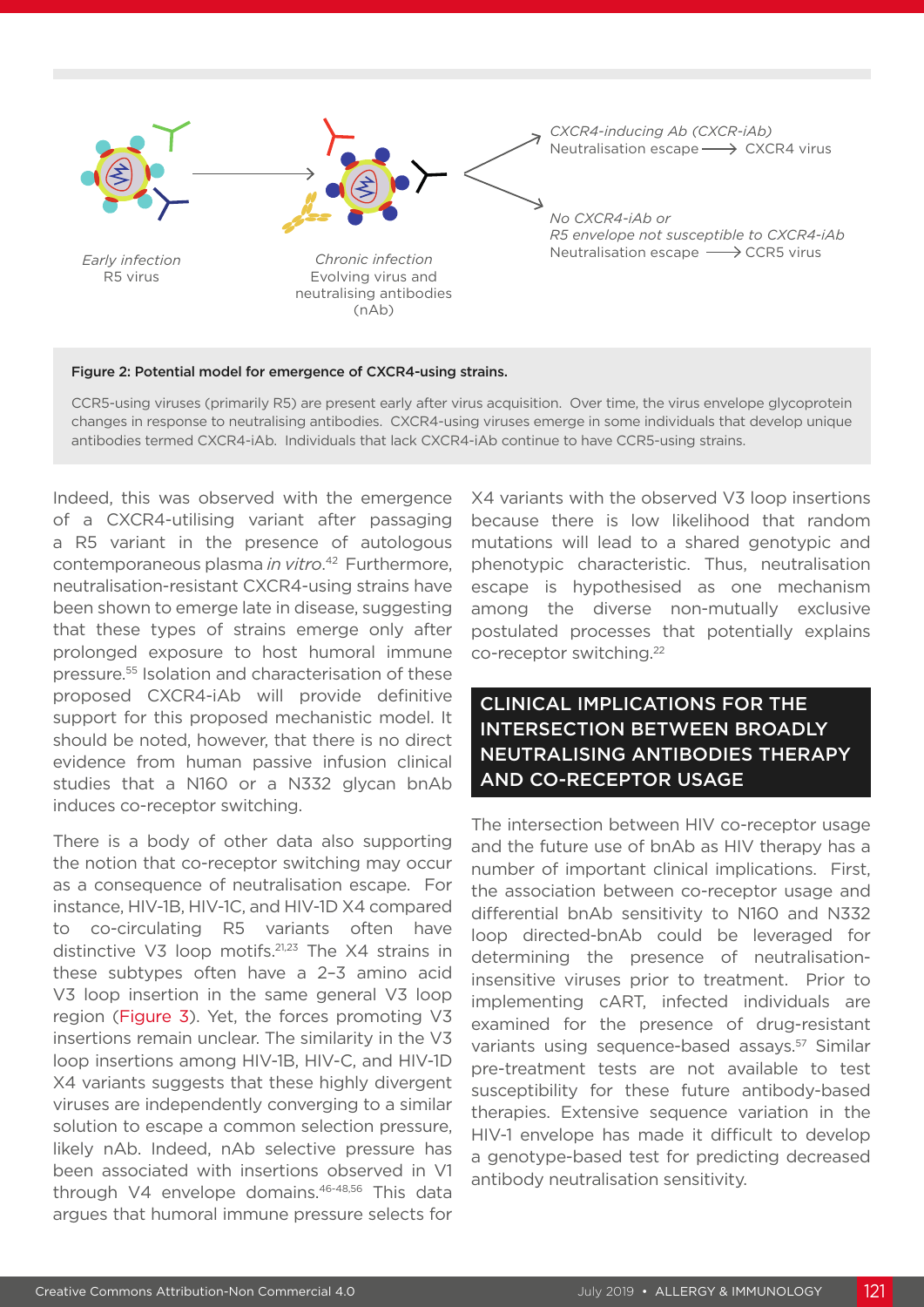| Viral Isolate       | #Seq           |                | Phenotype v3 loop sequence |                            |                                           |
|---------------------|----------------|----------------|----------------------------|----------------------------|-------------------------------------------|
| HIV-1B 1239         |                |                |                            |                            |                                           |
|                     | $\mathbf{1}$   | X4             | <b>CTRPNNNTRKSVRI</b>      | GIG                        | <b>RGRAWSRTTDIIGDIRQAHC</b>               |
|                     | $\overline{2}$ | R5/X4          | CTRPNNNTRKGINI             | $--$ G                     | PGRAWYRTTDIIGDIRQAHC                      |
|                     | 1              | R <sub>5</sub> | CTRPNNNTRKGINI             | $--$ G                     | PGKAWYRTTDIIGDIRQAHC                      |
|                     | 8              | R <sub>5</sub> | <b>CTRPNNNTRKGINI</b>      | $--$ G                     | PGRAWYRTTDIIGDIRQAHC                      |
| 4102                |                |                |                            |                            |                                           |
|                     | 3              | X4             | CTRLNNNKRKRIRI             | G H I                      | <b>GPGRTI YATEGIRGDIRQAHC</b>             |
|                     | $\overline{2}$ | X4             | CTRLSNNKRKRIRI             | G H I                      | <b>GPGRTI YATEGIKGDIRQAHC</b>             |
|                     | 1              | R5/X4          | <b>CTRPNNNTRKRISM</b>      | $\qquad \qquad - \qquad -$ | <b>GPGRVYYTTGEIIGDIRRAYC</b>              |
|                     | 1              | R <sub>5</sub> | <b>CTRPNNNTRKSIPI</b>      | ———                        | <b>GPGKAFYATGDIIGDIRKAYC</b>              |
|                     | 1              | R <sub>5</sub> | <b>CTRPNNNTRKSITI</b>      | ———                        | <b>GPGKAFYATGDIIGDIRKAYC</b>              |
|                     | 11             | R <sub>5</sub> | <b>CTRLNNNTRKSIHI</b>      | $---$                      | <b>GPGGAFYATGDIIGDIRQAYC</b>              |
| <b>HIV-1C DM146</b> |                |                |                            |                            |                                           |
|                     | 8              | R5/X4          | <b>CTRPDNNTRRRVRM</b>      | GIG                        | PGQTFYTNDIIGDIRRAHC                       |
|                     | 5              | R <sub>5</sub> | <b>CTRPDNNTRRSVRM</b>      | $--$ G                     | PGQVFYTNDIIGDIRRAHC                       |
|                     | $\overline{2}$ | R <sub>5</sub> | <b>CTRPDNNTRRSVRM</b>      | $--$ G                     | PGQVFYTNDIIGDIRQAHC                       |
|                     | 1              | R <sub>5</sub> | <b>CTRPDNNTRRSVRM</b>      | $--$ G                     | PGQVFYTNDIIGDIRQYHC                       |
|                     | 1              | R <sub>5</sub> | <b>CTRPDNNTRRSVRM</b>      | $--$ G                     | PGQAFYTNDIIGDIRQAHC                       |
|                     | 1              | R <sub>5</sub> | CTRPDNNTRR IVRM            | $--$ G                     | PGQVFYTADIIGDIREASC                       |
| <b>DM268</b>        |                |                |                            |                            |                                           |
|                     | 11             | X4             | <b>CTRPSNNTRRRVRI</b>      | $G \mid G$                 | RGQAFDATQEIIGDIRQAHC                      |
|                     | 7              | R <sub>5</sub> | <b>CTRPSNNTRRRVSI</b>      | $--$ G                     | PGQYTDATGEIIGDIRKAHC                      |
| HIV-1D DM2          |                |                |                            |                            |                                           |
|                     | 1              | X4             | CTRPNYNTRKAIHT GPG         |                            | QGQAVYTAAKIVGNIRQAHC                      |
|                     | 6              | R <sub>5</sub> | $CSRPYNNTRQGTHI - -G$      |                            | PGQALFTTTRIVGDIRQAHC                      |
|                     | 3              | R <sub>5</sub> | CLRPYNNTRQGTHI             | $--$ G                     | PGQALFTTTRIIGDIRQAHC                      |
|                     | 1              | R <sub>5</sub> | $CTRPYNNTRQGTHI - -G$      |                            | PGQALFTTTRIVGDIRQAHC                      |
|                     | 1              | R <sub>5</sub> | $CSRPYNNTRQGTHI - -G$      |                            | PGQALFTTTRIVGDIRQAHC                      |
|                     | 2              | R <sub>5</sub> |                            |                            | CSRPYNNTRQGTHI -- G PGQALFYTARIVGDIRQAHC  |
| DM4                 |                |                |                            |                            |                                           |
|                     | 2              | X4             |                            |                            | CTRPYNSTRKGVHV G H V GPGRAFWTQNIVGNIRHAHC |
|                     | 6              | R5/X4          | CTRPYNSTRKGVHV G H V       |                            | <b>GPGRAFWTQNIVGNIRHAHC</b>               |
|                     | 3              | R <sub>5</sub> |                            |                            | CTRPYNNTRTGVHV --- GPGRAYWTQNIVGNIRHAHC   |
|                     | 3              | R <sub>5</sub> |                            |                            | CTRPYNNTRQGIHV --- GPGRAYWTQNIVGNIRHAHC   |

#### Figure 3: Representative examples of co-circulating HIV-1B, HIV-1C, and HIV-1D R5, R5X4, and X4 strains.

The alignment of the predicted amino acid sequence (denoted by single letter abbreviation) of phenotypically confirmed X4, R5, and R5/X4 envelope variable 3 (V3) loops. The subtype is listed and underlined on the left. Columns indicate the subject ID, number of envelopes with the same predicted V3 loop sequence, and the confirmed co-receptor phenotype. Bold red letters denote the predicted insertions. HIV-1C and HIV-1D sequences are from previous publications<sup>21,23</sup> while HIV-1B sequences are from a manuscript under consideration.

Individuals that contain variants with envelopes that lack the predicted glycan at position 160 or 332 are resistant to N160 and N332-directed bnAb, respectively. There are numerous HIV

strains, however, that have decreased sensitivity to the N160 and N332 loop-directed bnAb even though they contain the required predicted glycosylated amino acids.<sup>58</sup> In the absence of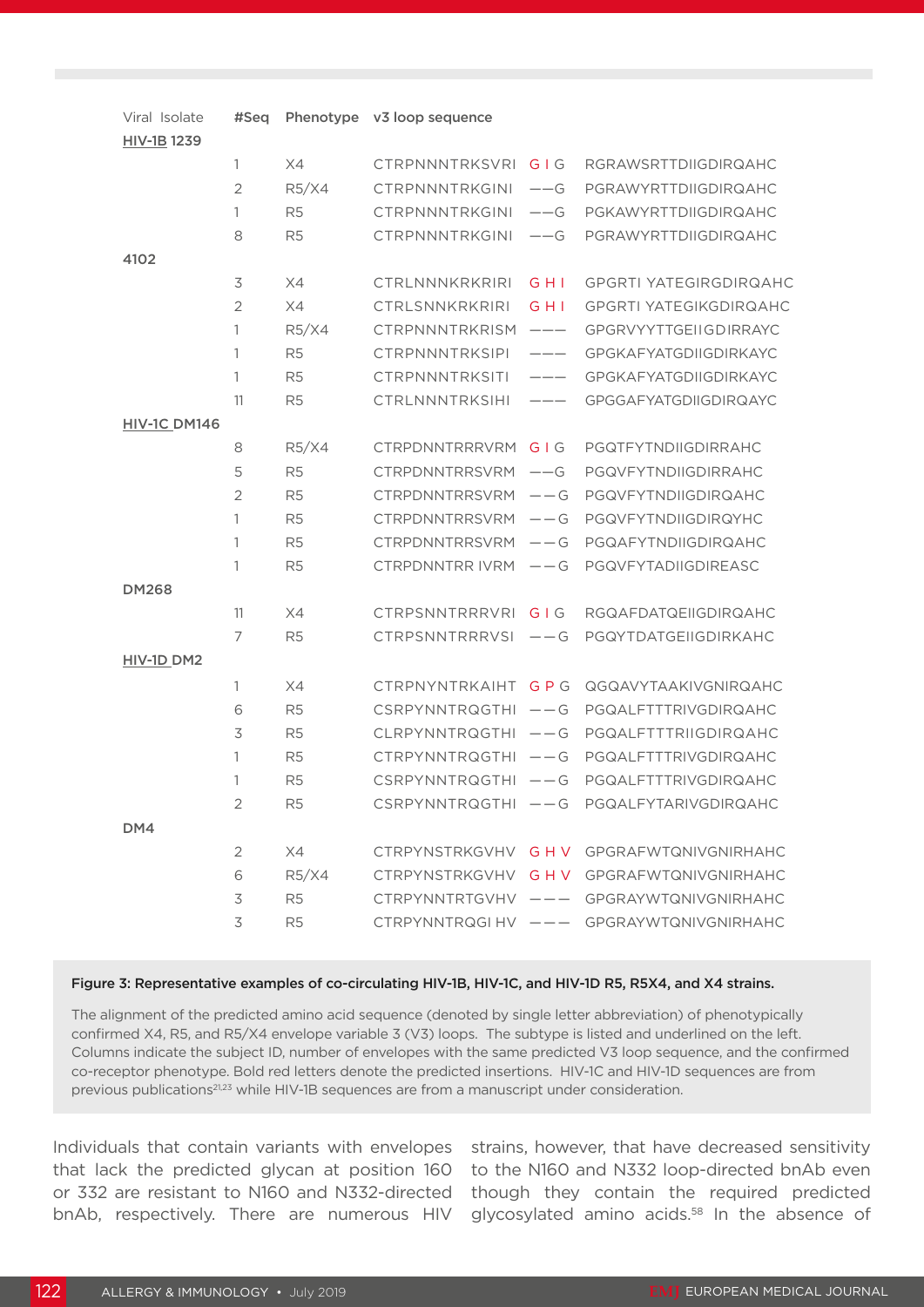reliable sequence-based tests, bnAb clinical trials have often employed phenotypic assays. This entails the laborious process of examining neutralisation sensitivity of virus stocks incorporating HIV envelopes isolated from patient samples.10,12 Patient viruses are generated either through outgrowth cultures or *in vitro* virus stock preparations using envelope amplification, cloning, and transfection. Furthermore, these phenotypic methods lack sensitivity because outgrowth cultures and *in vitro* virus generation mostly capture major variants but not minor yet clinically important strains present in the patients' viral quasispecies.<sup>59</sup> On the other hand, numerous sequence-based methods can accurately predict co-receptor usage.60-62 It is possible that an infected individual's circulating virus envelope sequence can be interrogated with high resolution using next-generation sequencing, and subsequently the receptor usage can be predicted through previously defined sequence-based algorithms. The predicted presence of CXCR4-using virus would imply decreased sensitivity of the virus population to N160 and N332 bnAb, based on the association between co-receptor usage and bnAb susceptibility as highlighted above. This sequence-based test would limit the use of bnAb among patients that harbour relatively neutralisation-insensitive viruses, which would prevent both the virus from developing resistance to other drugs in a combination cocktail and unnecessary costs.

The second important clinical implication of the link between co-receptor usage and antibodies is the theoretical possibility that N160 and N332 bnAb-based therapies may promote the persistence or emergence of CXCR4-using strains. This outcome would be clinically significant because presence and emergence of CXCR4-utilising viruses is associated with worse and more rapid disease progression.<sup>63,64</sup> The potential for favouring the emergence of CXCR4-using virus with the use of N160 and N332-directed bnAb needs to be seriously considered prior to its widespread use because the therapeutic use of these bnAb may paradoxically worsen rather than improve disease outcomes. In humans and animals treated with N332-directed bnAb (10-1074 and PGT121), variants often escape neutralisation pressure by eliminating the glycan at 332

amino acid position, but this outcome is not universal.3,4,7,10-12 It has been suggested that changes to the 332 glycan may yield a strain that is highly susceptible to other autologous antibodies present in chronically infected individuals.65 Thus, in the presence of N332 directed bnAb, viruses may explore other sequence paths towards resistance, such as evolving toward CXCR4-usage. As opposed to *in vitro* passage, more pathogenic, phenotypically confirmed R5X4 or X4 strains have not been observed to emerge with N332 bnAb treatment. However, it is possible that CXCR4-using viruses evolve only after multiple rather than a small number of antibody infusions, which would be more consistent with clinical observations that these viruses emerge later in disease. Because of the association of X4 viruses with poorer prognosis and more rapid clinical progression, avoiding either the selection for a pre-existing or the emergence of X4 variant with bnAb treatment is clinically crucial. Viruses resistant to traditional ARV often have decreased replication capacity, and thus their emergence is not associated with worse disease outcome. In contrast to these ARV resistant strains, emergence of CXCR4-using viruses in the presence of specific bnAb would potentially lead to greater morbidity because co-receptor switching has been associated with faster disease progression.63,64 Furthermore, emergence of CXCR4-using strains would eliminate the ability to treat patients with CCR5 receptor inhibitors. Indeed, the CCR5 inhibitors are considered an alternative second-line agent in cART regimens, and thus the loss of this ARV class will also limit options for ARV salvage regimens. The potential for selection or emergence of CXCR4-using virus with use of bnAb will require further examination as bnAb enter the clinical sphere.

### **CONCLUSIONS**

N160 and N332-directed bnAb are in clinical trials, and these novel therapeutics will likely enter clinical practice in the near future. The overlap of the HIV envelope domain targeted by these antibodies with the envelope regions involved in co-receptor usage provides the scientific rationale for believing that HIV variants that use different co-receptors to enter cells likely have varying susceptibility to these bnAb. Indeed,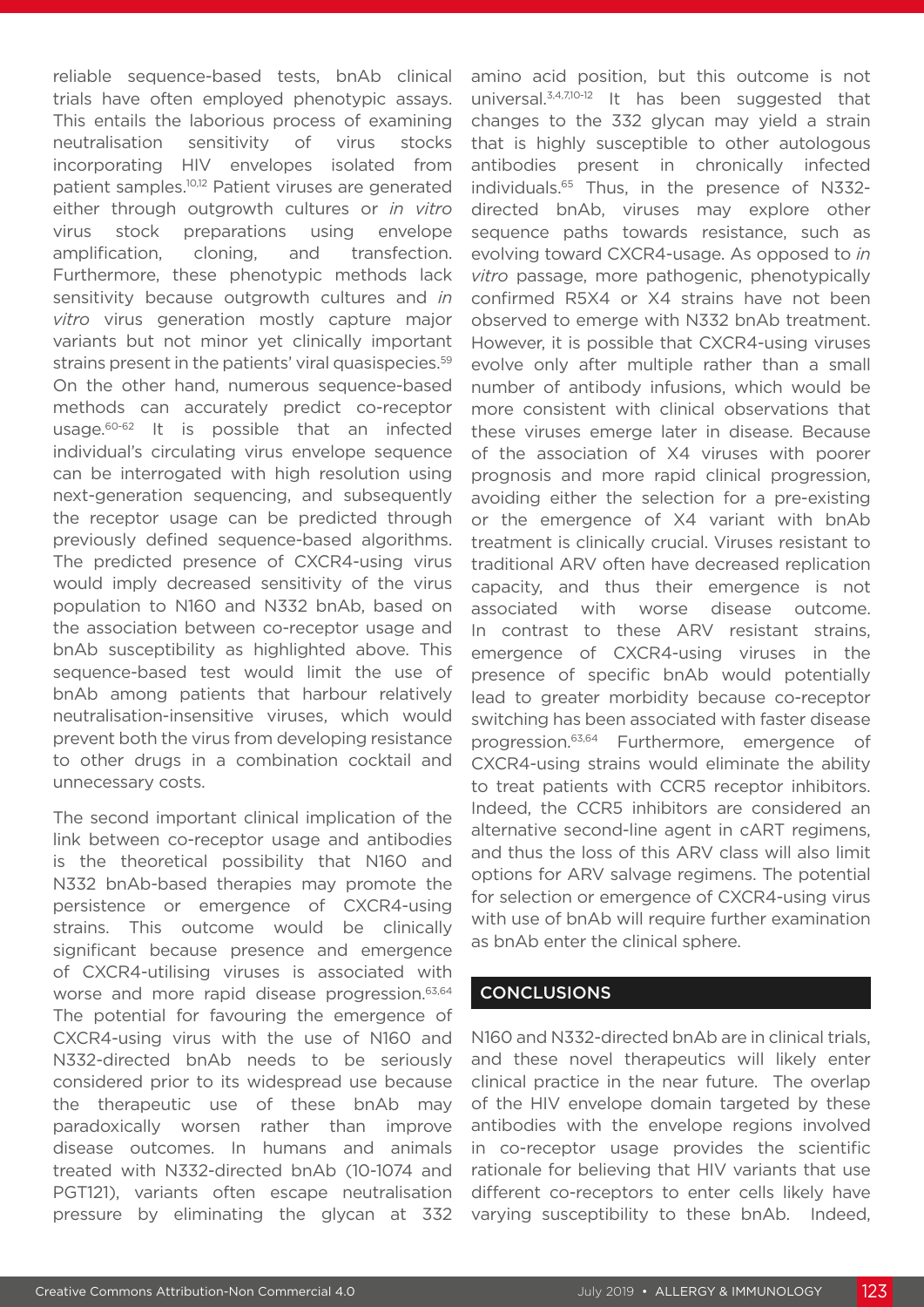newer studies show that X4 compared to R5 HIV usage and susceptibility to variable loop-directed are less sensitive to N160 and N332 bnAb, and bnAb can be exploited to develop assays to neutralisation pressure, such as during bnAbbased treatment, may favour the persistence and emergence of CXCR4-using strains. The authors speculate that the linkage between co-receptor

predict pre-treatment neutralisation sensitivity, as well as give insight into the potential complications with future N160 and N332 bnAb.

#### References

- Walensky RP et al. The survival benefits of AIDS treatment in the United States. J Infect Dis. 2006;194(1):11-9.
- 2. Richman DD et al. The challenge of finding a cure for HIV infection. Science. 2009;323(5919):1304-7.
- 3. Barouch DH et al. Therapeutic efficacy of potent neutralizing HIV-1-specific monoclonal antibodies in SHIV-infected rhesus monkeys. Nature. 2013;503(7475):224-8.
- 4. Shingai M et al. Antibody-mediated immunotherapy of macaques chronically infected with SHIV suppresses viraemia. Nature. 2013;503(7475):277-80.
- 5. Horwitz JA et al. HIV-1 suppression and durable control by combining single broadly neutralizing antibodies and antiretroviral drugs in humanized mice. Proc Natl Acad Sci U S A. 2013;110(41):16538-43.
- 6. Klein F et al. HIV therapy by a combination of broadly neutralizing antibodies in humanized mice. Nature. 2012;492(7427):118-22.
- 7. Julg B et al. Protection against a mixed SHIV challenge by a broadly neutralizing antibody cocktail. Sci Transl Med. 2017;9(408):eaao4235.
- 8. Caskey M et al. Viraemia suppressed in HIV-1-infected humans by broadly neutralizing antibody 3BNC117. Nature. 2015;522(7557):487-91.
- 9. Lynch RM et al. Virologic effects of broadly neutralizing antibody VRC01 administration during chronic HIV-1 infection. Sci Transl Med. 2015;7(319):319ra206.
- 10. Bar-On Y et al. Safety and antiviral activity of combination HIV-1 broadly neutralizing antibodies in viremic individuals. Nat Med. 2018;24(11): 1701-7.
- 11. Caskey M et al. Antibody 10-1074 suppresses viremia in HIV-1-infected individuals. Nat Med. 2017;23(2): 185-91.
- 12. Mendoza P et al. Combination therapy with anti-HIV-1 antibodies maintains viral suppression. Nature. 2018;561(7724):479-84.
- 13. Bar KJ et al. Effect of HIV antibody VRC01 on viral rebound after treatment interruption. N Engl J Med. 2016;375(21):2037-50.
- 14. Schoofs T et al. HIV-1 therapy with monoclonal antibody 3BNC117 elicits host immune responses against HIV-1. Science. 2016;352(6288):997-1001.
- 15. Overbaugh J, Morris L. The antibody response against HIV-1. Cold Spring Harb Perspect Med. 2012;2(1):a007039.
- 16. Gruell H, Klein F. Antibody-mediated prevention and treatment of HIV-1 infection. Retrovirology. 2018;15(1):73.
- 17. Stephenson KE, Barouch DH. Broadly neutralizing antibodies for HIV eradication. Curr HIV/AIDS Rep. 2016;13(1):31-7.
- 18. Halper-Stromberg A, Nussenzweig MC. Towards HIV-1 remission: Potential roles for broadly neutralizing antibodies. J Clin Invest. 2016;126(2):415-23.
- 19. Bhiman JN, Lynch RM. Broadly neutralizing antibodies as treatment: Effects on virus and immune system. Curr HIV/AIDS Rep. 2017;14(2):54-62.
- 20. Pierson TC, Doms RW. HIV-1 entry and its inhibition. Curr Top Microbiol Immunol. 2003;281:1-27.
- 21. Lin NH et al. Env sequence determinants in CXCR4-using human immunodeficiency virus type-1 subtype C. Virology. 2012;433(2):296- 307.
- 22. Regoes RR, Bonhoeffer S. The HIV coreceptor switch: A population dynamical perspective. Trends Microbiol. 2005;13(6):269-77.
- 23. Huang W et al. Coreceptor tropism in human immunodeficiency virus type 1 subtype D: High prevalence of CXCR4 tropism and heterogeneous composition of viral populations. J Virol. 2007;81(15):7885-93.
- 24. Pastore C et al. Intrinsic obstacles to human immunodeficiency virus type 1 coreceptor switching. J Virol. 2004;78(14):7565-74.
- 25. Pastore C et al. Human immunodeficiency virus type 1 coreceptor switching: V1/V2 gainof-fitness mutations compensate for V3 loss-of-fitness mutations. J Virol. 2006;80(2):750-8.
- 26. West AP et al. Computational analysis of anti-HIV-1 antibody neutralization panel data to identify potential functional epitope residues. Proc Natl Acad Sci U S A. 2013;110(26):

10598-603.

- 27. Wu X et al. Rational design of envelope identifies broadly neutralizing human monoclonal antibodies to HIV-1. Science. 2010;329(5993):856-61.
- 28. Walker LM et al. Broad and potent neutralizing antibodies from an African donor reveal a new HIV-1 vaccine target. Science. 2009;326(5950):285-9.
- 29. Walker LM et al. Broad neutralization coverage of HIV by multiple highly potent antibodies. Nature. 2011;477:466-70.
- 30. Mouquet H et al. Complex-type N-glycan recognition by potent broadly neutralizing HIV antibodies. Proc Natl Acad Sci U S A. 2012;109(47):E3268-77.
- 31. Huang J et al. Broad and potent neutralization of HIV-1 by a gp41 specific human antibody. Nature. 2012;491(7424):406-12.
- 32. Huang J et al. Broad and potent HIV-1 neutralization by a human antibody that binds the gp41-gp120 interface. Nature. 2014;515(7525):138-42.
- 33. Falkowska E et al. Broadly neutralizing HIV antibodies define a glycan-dependent epitope on the prefusion conformation of gp41 on cleaved envelope trimers. Immunity. 2014;40(5):657-68.
- 34. Zhou T et al. A neutralizing antibody recognizing primarily N-linked glycan targets the silent face of the HIV envelope. Immunity. 2018;48(3):500- 13.
- 35. Garces F et al. Structural evolution of glycan recognition by a family of potent HIV antibodies. Cell. 2014;159(1):69-79.
- 36. Ho SH et al. Coreceptor switch in R5-tropic simian/human immunodeficiency virus-infected macaques. J Virol. 2007;81(16): 8621-33.
- 37. Trkola A et al. Neutralization sensitivity of human immunodeficiency virus type 1 primary isolates to antibodies and CD4-based reagents is independent of coreceptor usage. J Virol. 1998;72(3):1876-85.
- 38. Montefiori DC et al. Evidence that antibody-mediated neutralization of